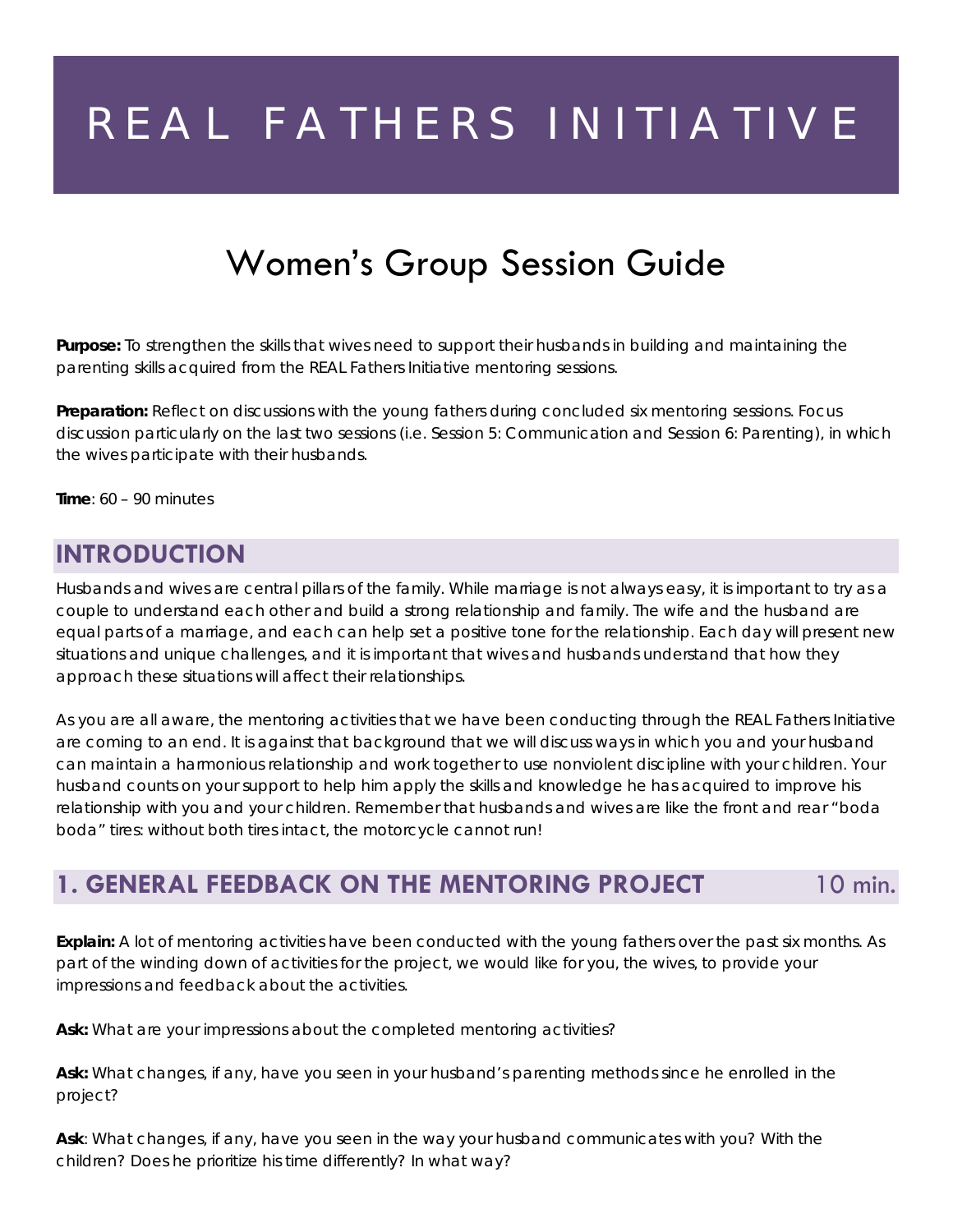# **2. NEGATIVE EFFECTS OF ALCOHOL ON CHILDREN & FAMILIES** 20 min.

**Explain:** In one of the sessions with your husbands we reflected on the pressures that men, as fathers, experience. One example is the pressure to spend time with their friends, sometimes drinking alcohol. From discussions with the young fathers and with community members, it is has become clear that women also have the same pressures. Drinking alcohol can be a good way to enjoy time with family and friends, but drinking too much and getting drunk can have a negative effect on the family. Today we will reflect briefly on the effects of drinking too much alcohol and learn ways for men and women to deal with alcohol responsibly.

# **Exercise: Spinning out of Control**

**Ask:** What kind of a parent do you want to be and what do you want to achieve for your family and children?

**Pick** a point across the compound 3 - 5 meters away. Use a stick to draw a straight line in the dirt.

**Explain** that the end point of the line represents the mother's goal for her family and her hopes and dreams for the family. The line represents the mother's journey in life to achieve these goals.

**Instruct** the wife to spin around quickly five times and then walk on a straight line toward the point, trying not to step off of the line.

**Next,** instruct the wife to close her eyes and spin around quickly five times and then walk in a straight line toward the end point, trying not to fall off of the line.

**Ask:** How did that feel?

**Explain:** Each time you spin, imagine it was like having another round of beer.

#### **Discussion**

**Ask** the wives to explain how drinking too much alcohol is like the spinning game, and how drinking affects one's ability to reach her goals for her family.

**Explain** that even if she does not get drunk, she may feel pressure in the future to do so, or have friends who do.

**Ask:** What do you think a child sees, learns, and feels when she sees both of you drunk?

**Invite** volunteers to role play the scared reaction of the children when they see their parents drunk. Another person can play children modeling the drinking behavior of their parents. How would you feel as parents going to drink the next day?

**Ask:** What role can you play to avoid drinking too much alcohol? What role can you play to help your partner avoid drinking too much, or help both of you to avoid drinking too much? What can you do to help your partner reflect on drinking behavior?

#### **3**. **GENDER ROLES IN THE HOME/SUPPORT BETWEEN PARTNERS** 10 min.

**Explain:** After the completed mentoring sessions, the young fathers are committed to changing their parenting methods by using less violence with their children and improving their relationships and communication with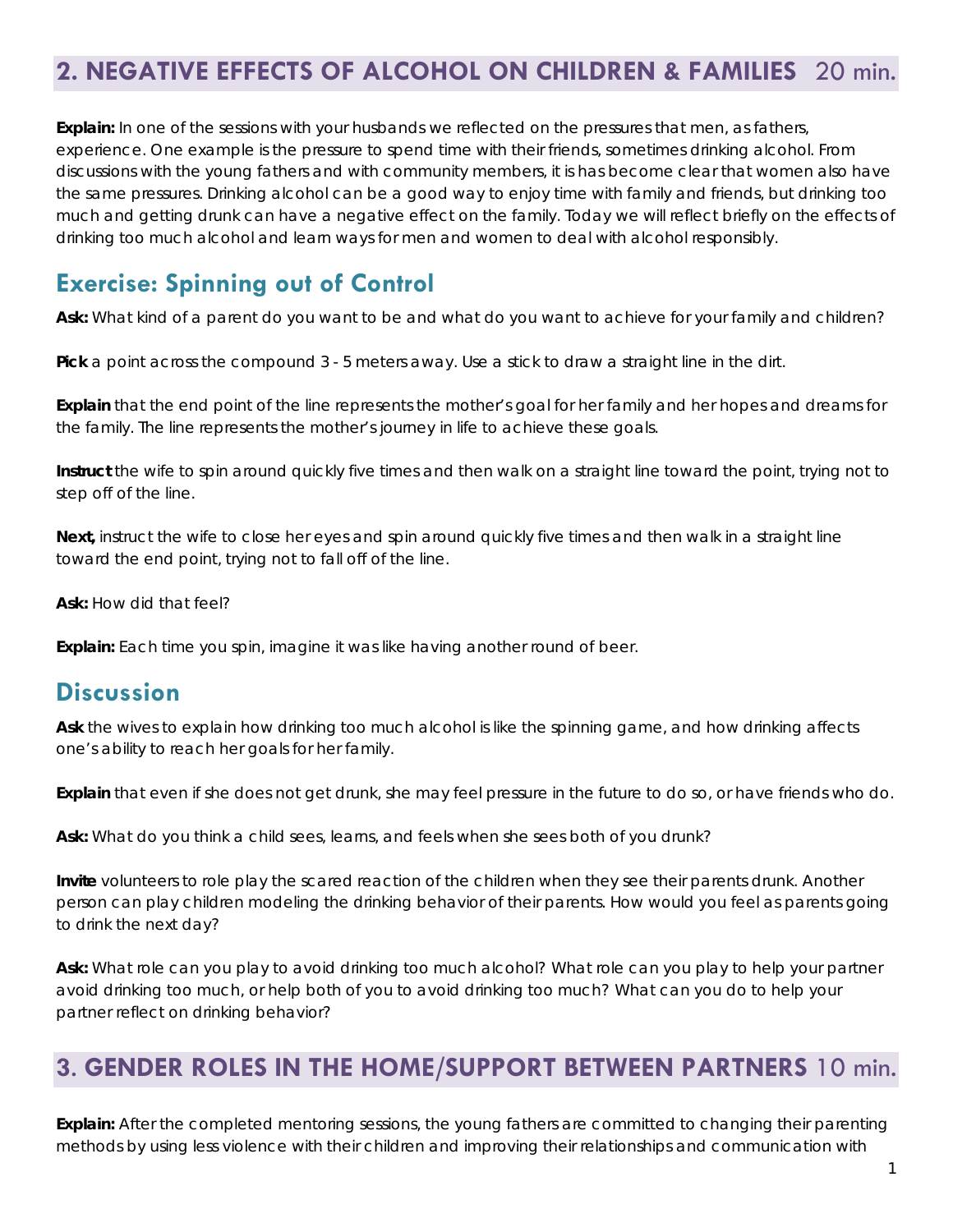their wives. Experience has shown that a man's effectiveness in parenting positively depends on the support he gets from the people around him, especially his wife.

**Ask:** What obstacles do you see that might hinder husbands from achieving the goal of being a REAL Father?

**Ask:** What role can you play to support your husband so that he can maintain the positive parenting skills and nonviolent communication skills acquired from the mentoring project?

# **4. CONTROLLING EMOTIONS AND COMMUNICATING WITHOUT VIOLENCE AT HOME 15 min.**

**Explain:** In one of the sessions with the men, we discussed the high importance of communication. The way we communicate determines the way the other person responds and reacts to what we say. When we communicate in a careful and polite manner and listen to each other even when we disagree, it leads to understanding and a mutually agreed upon conclusion. Communication is the key to a long-lasting successful and harmonious relationship. There are many causes of poor communication including alcohol abuse. In this segment, we will reflect on how we commonly communicate.

# **Role Play: Scenarios**

**Ask** volunteers to step forward to play role s in scenarios depicting good and bad interpersonal communication.

**Read:** Yesterday, Kidega and his friend Juma returned home from drinking and watching an Arsenal vs. Manchester United football match in the wee hours of the night. They returned home drunk, staggering, and angry since their team had lost. Earlier in the day, the wives of the two young men had met at the bore hole and expressed their dissatisfaction with the behavior of their husbands because the men were drinking, coming home late and acting irresponsibly as parents. The two wives promised to deal with the two husbands.

**Scene 1:** When Kidega reached home he knocked on the door, however, there was no response from his wife or even the children. Instead his wife shouted at him and told him to go back to where he had come from. In annoyance, Kidega kicked the iron sheet door open. A quarrel ensued and there was a scuffle, however the wife managed to escape and run away.

**Scene 2:** Meanwhile, Juma also had a similar reception. The door was only opened after several knocks and pleas by Juma. Reluctantly, his wife opened the door and allowed him inside and asked him why he had stayed out so late, as it had become habit. She reminded him about the dangers of coming home late. Juma kept quiet, feeling guilty. As Juma sat on the chair in the house, he discovered that the "yellow card" was hanging on the wall. This was a sign that there was a problem in their relationship that needed to be discussed. He ashamedly asked his wife, "Why is the yellow card up?" His wife replied firmly, "When you are sober, we will discuss how I am feeling and your habit of returning home late when the children and even the flies have gone to sleep."

# **Discussion**

**Ask:** What is your comment on Scene 1? And on Scene 2?

**Ask:** Have you experienced similar situations with your husband? If so, how did you react?